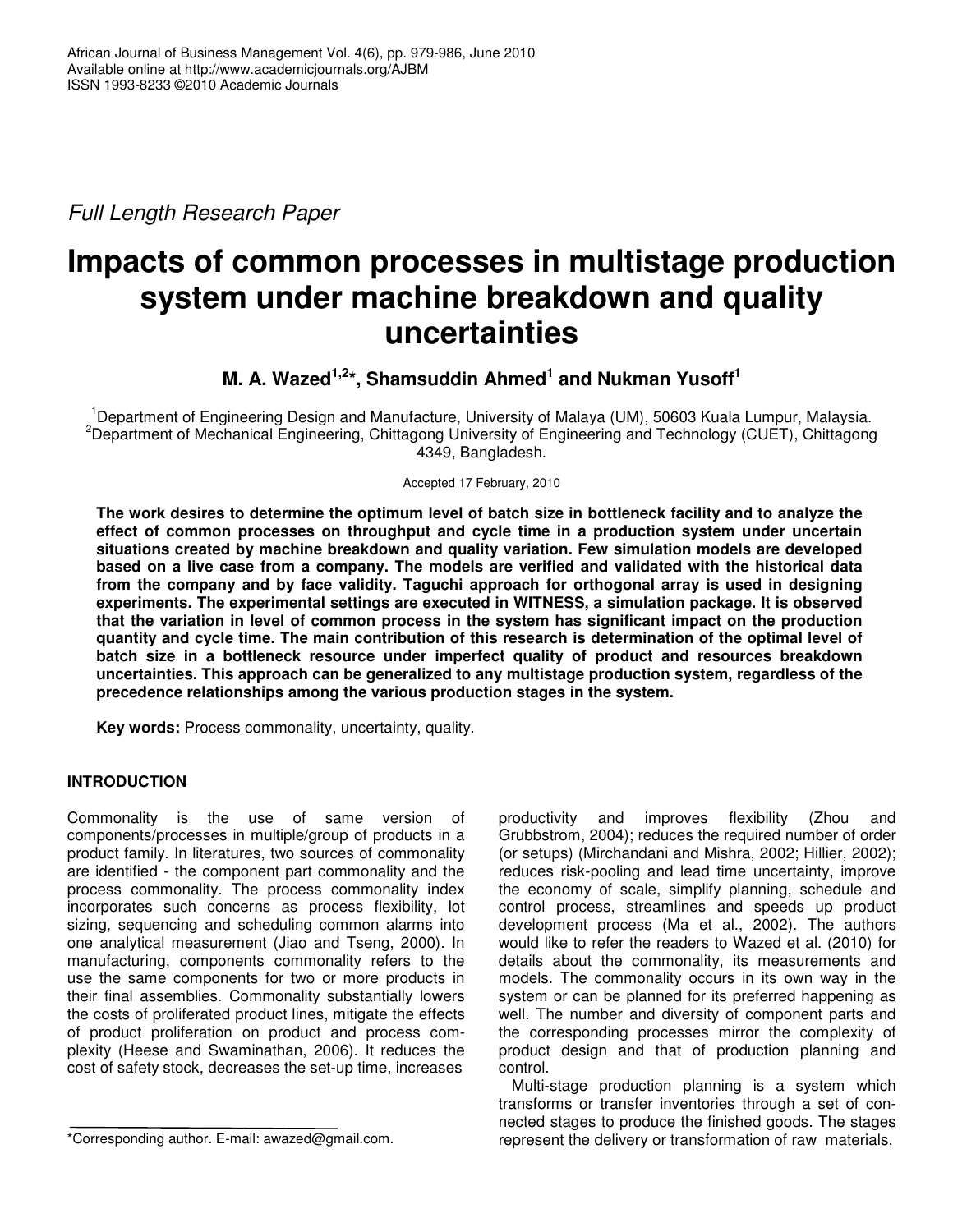transfer of work-in-process between production facilities, assembly of component parts, or the distribution of finished goods. The fundamental challenge of multi-stage production is the propagation and accumulation of uncertainties that influences the conformity of the outputs (Du and Chen, 2000). The present study is concern with such a multistage system and simulation is chosen to analysis the objectives. A simulation model is a surrogate for experimenting with a real manufacturing system. It is often infeasible or not cost-effective to do an experiment in a real process. Few simulation models are used to analyze various effects of uncertain factors namely machine breakdown and quality variability.

Machine breakdown means the failure or stoppage of machine(s) for unknown reason(s) and a representation of interruption in the process (Koh and Saad, 2003). It wields a reduction of capacity level and delays the release of products or subassemblies (Wazed et al., 2008). In this study, the authors assumed that no alternative machines are available if the existing machines fail and no alternative routing can be executed if an order needs to be expedited.

In the operations management literature, two concepts of quality stand out. One defines it as the degree of conformance to design specification. This corresponds to the view of the quality control technicians. The second view considers quality of the design itself. Quality defines as the degree to which a system, component, or process meets specified requirements or meets customers' expectations (Aas et al., 1992). Quality of a product is a measure of perfection. A quality uncertainty of the unacceptable material condition not only affects the change of finished products, but also creates an additional time required at a resource to rework the parts. Such additional time spent at a resource, delays the planned work to be released to the resource. The factors of quality variation are found at Wazed et al. (2008).

In the quality literature, the quality of a product may fail due to variations called chance (or common or random) cause variations and assignable cause variations. Assignable cause variation can occur at any stage of production process and once a defective part is produced, all subsequent parts will be bad (Kim and Gershwin, 2005). Some of the assignable cause variations are defective raw material, improper machine setup, worn equipment, man power expertise and skill, the product design and specification and poor quality of machine. In this article, the inspection is performed at the final stages only and the defective product(s) is simply rejected.

The classical lot sizing model assumes the output of the production process is of perfect quality. However, in real manufacturing system, nonconforming items may produce as time goes. These nonconforming items need to be screened out. The presence of defective product motivate in a smaller lot size. Optimum lot size for each stages even more complicated in multistage production

system when cycle time for each stage is different. The number of defectives may vary in multistage production system where the products move from one stage to another. Depending on proportion of defective items, the optimal batch sizes in the stages also varies. However, small batch size may reduce the productivity and stock out and this increase the total expected cost. Thus, an optimum lot size must be obtained when quality is stochastic.

The effects of the reworking of defective items on the economic production quantity (EPQ) model with backlogging as studied by Peter (2003). In his study, a random defective rate is considered and when regular production ends, the reworking of defective items starts immediately. Ouyang et al. (2007) have investigated the integrated vendor-buyer inventory problem. In their model, it is assumed that an arrival order lot may contain some defective items and the defective rate is a random variable. Also, shortage is allowed and the production cycle time is controllable and reducible by adding extra crashing cost. Yang and Pan (2004) have developed an integrated inventory model that minimizes the sum of the ordering/ setup cost, holding cost, quality improvement investment and crashing cost. They simultaneously optimize the order quantity, lead time, process quality and number of deliveries while the probability distribution of the lead time demand is normal. But they did not think of common process.

Porteus (1986) has developed the earliest EOQ model. It has shown a relationship between lot size and quality. Porteus research has encouraged many researchers to deal with modeling the quality improvement problems. Zhang and Gerchak (1990) have considered a joint lot sizing and inspection policy studied under an EOQ model where a random proportion of units are defective. Makis and Fung (1998) have studied the effect of machine failures on the optimal lot size and on the optimal number of inspections in a production cycle. Ouyang et al. (2002) have investigated the lot size, reorder point inventory model involving variable lead time with partial backorders, where the production process is imperfect. Chan et al. (2003) provide a framework to integrate lower pricing, rework and reject situations into a single EPQ model. To identify the amount of good quality items, imperfect quality items and defective items in each lot, a 100% inspection is performed. Ben-Daya and Rahim (2003) developed a multistage lot-sizing model for imperfect production processes. The effect of inspection errors in screening non-conforming items at each stage has been incorporated. These writings unfortunately neglect the event of resource breakdown and process commonality.

Hong (1995) has developed a mathematical model to study the effect of reduction in manufacturing cycle time and increase in process quality on lot size computation and total relevant cost. Kuik and Tielemans (1999) have presented a batch sizing model that minimizes the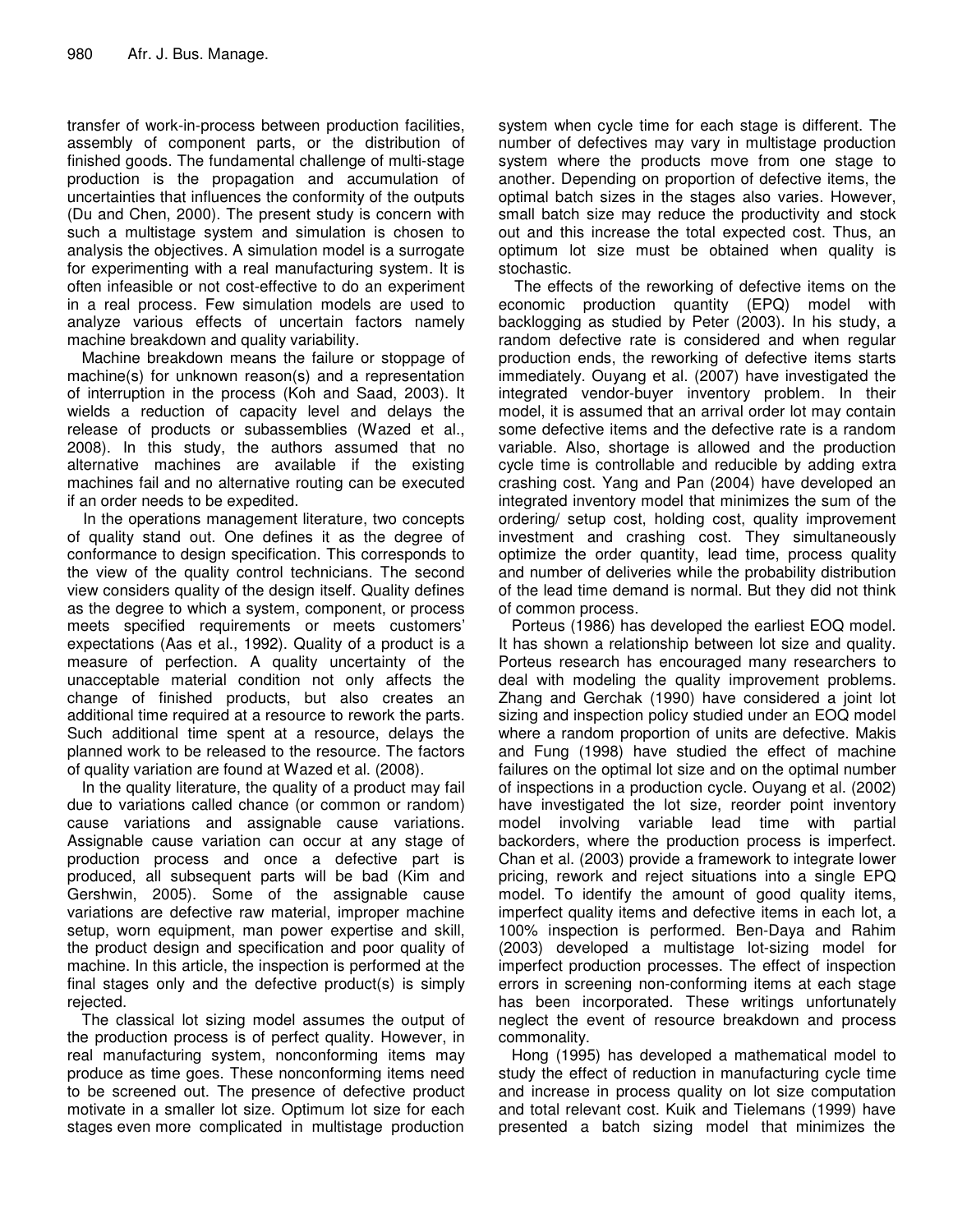

**Figure 1.** Existing production layout of XDE.



**Figure 2.** Proposed/modified production layout of XDE.

average queuing delay for a multi-item, single-machine work-centre. Later, they investigated the relationship between batch size and lead time variability. Machine breakdown and common processes are not considered for conclusions.

The major limitations of the earlier studies are: i) the combined effects of quality and machine breakdown in a multistage production system are ignored; ii) None of the studies have considered a multistage production problem in determining the optimal lot size in a bottleneck facility; iii) None of the models/studies have included common process and brought out live case. Under such circumstances, the authors studied the effects of process commonalities and two uncertain factors, namely machine breakdown and quality variation in a multistage production system. The main objective of this study is to analyze the throughput and average production cycle time of the assembly lines in a company, consisting of two products under process commonality in a disturbed environment.

## **THE PRODUCTION SYSTEM**

The company namely XDE (a given name) located in Malaysia produces bicycle wheels. This research deals with the production and assembly line of bicycle wheel only. There are two different end products, product SL (line 1) and product DL (line 2) of this system. Parts are initially processed in same sawing machine then placed in two separate production lines. Each production line contains 3 (three) different processing (viz. assembly, inspection and packing operation) and ended up with single end products after the assembly operation. Figure 1 is showing the existing production layout of the company. Presently the company use the conventional production processes with known lead time. They exercise event trigger policy for any stoppage/break down of the lines.

#### **EXPERIMENTAL DESIGN**

This study developed few simulation models based on the existing production layout (Figure 1) of the company. The existing layout is modified to introduce common processes in the system. Figure 2 shows the proposed layout that incorporates commonality dimension. Two models, namely the base model (Figure 3a) and the commonality model (Figure 3b) are developed in WITNESS simulation package. The prominent uncertainty factors - machine breakdown and quality variability are applied separately and in combined form in simulation exercises with/without the inclusion of common processes for analysis.

In this study, two factors are considered and the effects of these factors on the system performance are tested. The level of common process and production batch size at blockage station are considered as control factor or decision variable. The machine breakdown and fraction of non-conforming items are considered as noise factor. Analysis of mean value, signal to noise ratio and ANOVA are used to analyze the effect of batch size and common process on production cycle time and throughput quantity. Before confirmed the results, interaction effect are observed to make sure that the characteristic of the control factors is additive.

The ranges of factor levels are selected based on capacity limitation and in consultation with the engineers in the company (Table 1). Based on the historical data, three defective rates are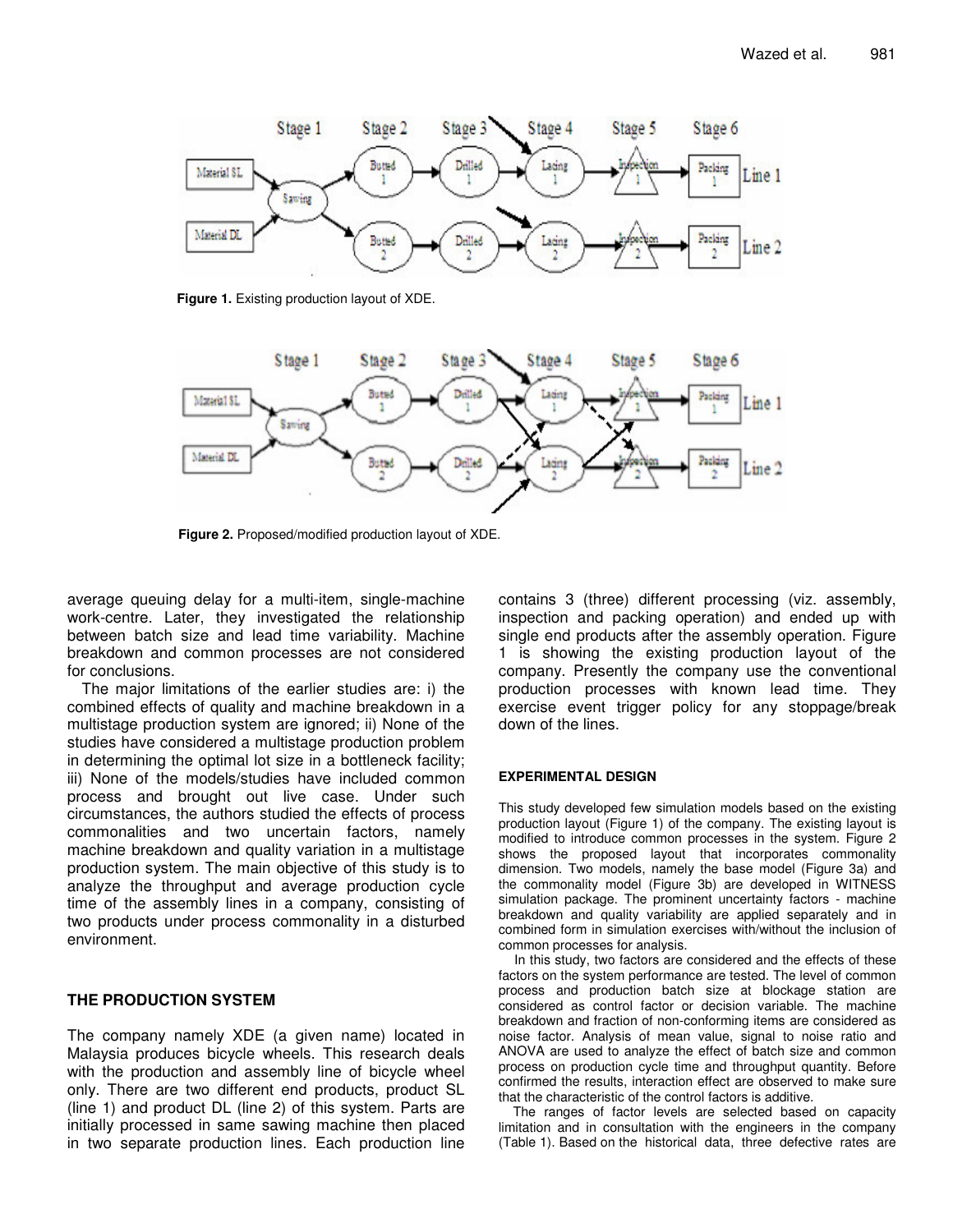

**Figure 3.** (a) Base and (b) Proposed commonality models in WITNESS.

considered: 3, 5 and 7% and the machine breakdown are taken as 40, 20 and 10 operations.

Since this study contains two control factors (one is four levels and other one is two levels) and two noise factors of three levels for each, thus  $\left(4^{1}\!\times\!2^{1}\!\times\!3^{2}\right)\!=\!72$  design points are required in case of full (or complete) factorial design. Each experiment is simulated with nine replications (two noise factors of three levels each) and the average value and its signal to noise ratio are obtained and analyzed. In order to evaluate the experimental results statistically, analysis of variance (ANOVA) is applied. The same are used to see the effect of the interaction. Statistical significance tests of effects are made at 5% significance level.

#### **COLLECTION AND VALIDATION OF DATA/MODEL**

In order to build the simulation models and to set the initial level of various factors in the model, data were collected. The data includes processing time at each stages, setup time, average defective proportion, machine breakdown etc. The historical data shows that the cycle time and setup time for lancing station are much higher than the others. It is the bottleneck of the system. Therefore, in this article different levels of batch size are considered to analyze the effects of production quantity and cycle time.

Data are needed for building the simulation model, validating the model and to serve as guideline in determining the level of the noise factor. Validation of data are performed to ensure that these are for the right issue and useful. The recorded data were scrutinized by the production engineers who are familiar with the specific processes.

The simulation models are validated by comparing the simulated output with historical data collected from the floor and also by face validity. The models run for 260 days after a warm-up period of  $2 \times$ 260 days and then the simulated results are generated. The run time for a 9 h shift for 260 days is  $9 \times 60 \times 260$  min, which is same with the operation schedule of the lines. The warm-up period is used to assure the accurate result. Throughput quantity for the real system and simulation model are shown in Table 2. The authors have authenticated the models by an expert and authorized WITNESS trainer for face validity. As the variation in the throughputs between the real system and simulation model is not large and also the face validation permitted with good recommendations, hence the simulation models are acceptable for analyzing the system. After validating the base model, various uncertainties are imposed to the models to investigate the case wise impacts.

#### **DATA ANALYSIS AND DISCUSSION**

The authors have conducted a total of 72 experiments. The summary of experimental results for the production cycle time and production quantities with corresponding S/N ratio for each exercise of line 1 and Line 2 are observed. The smaller the better characteristic is used for cycle time and in calculating the corresponding S/N ratio.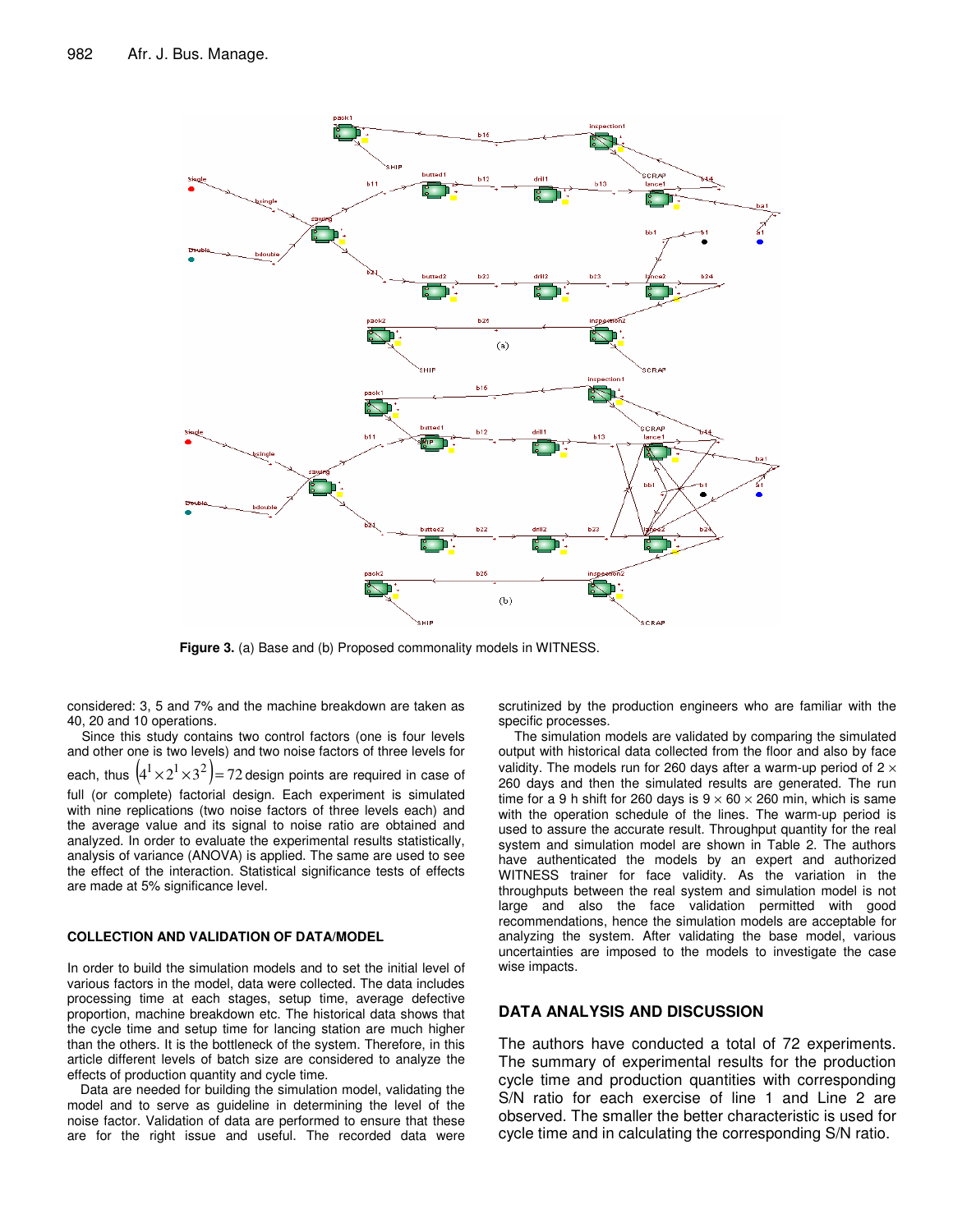**Table 1.** Control factors and their levels for Taguchi method.

| <b>Control factors</b>                                    | Level 1 | Level 2 | <b>Level 3</b>           | Level 4                  |
|-----------------------------------------------------------|---------|---------|--------------------------|--------------------------|
| Batch size at the bottleneck station (that is Lancing), A |         |         |                          |                          |
| Common process, B                                         |         |         | $\overline{\phantom{0}}$ | $\overline{\phantom{0}}$ |

**Table 2.** Comparison between the existing system and simulation model for 260 days.

| <b>Response</b>               | <b>Existing system</b> | <b>Simulation model</b> |
|-------------------------------|------------------------|-------------------------|
| Mean yearly throughput for SL | 2030                   | 2067                    |
| Mean yearly throughput for DL | 2050                   | 2077                    |
| Mean cycle time for SL (min)  | 300                    | 279.73                  |
| Mean cycle time for DL (min)  | 290                    | 272.32                  |

**Table 3.** Response table for production quantity for Lines 1 and 2 (the larger the better).

| Level   |                      | Mean (line 1)            |                      | S/N ratio (line 1)<br>Mean (line 2) |                      |                          | S/N ratio (line 2)   |                          |  |
|---------|----------------------|--------------------------|----------------------|-------------------------------------|----------------------|--------------------------|----------------------|--------------------------|--|
|         | <b>Batch</b><br>size | <b>Common</b><br>process | <b>Batch</b><br>size | Common<br>process                   | <b>Batch</b><br>size | <b>Common</b><br>process | <b>Batch</b><br>size | Common<br>process        |  |
| Level 1 | 1930                 | 3872                     | 65.70                | 71.16                               | 1933                 | 3859                     | 65.72                | 71.13                    |  |
| Level 2 | 4446                 | 6308                     | 72.78                | 74.58                               | 4426                 | 6312                     | 72.73                | 74.59                    |  |
| Level 3 | 7233                 | $\overline{\phantom{0}}$ | 76.69                | -                                   | 7233                 | $\overline{\phantom{a}}$ | 76.69                | $\overline{\phantom{0}}$ |  |
| Level 4 | 6750                 | $\overline{\phantom{0}}$ | 76.30                | $\overline{\phantom{0}}$            | 6750                 | $\overline{\phantom{a}}$ | 76.30                | $\overline{\phantom{a}}$ |  |
| Diff    | 7233                 | 6308                     | 76.69                | 74.58                               | 7233                 | 6312                     | 76.69                | 74.59                    |  |
| Rank    | 1930                 | 3872                     | 65.70                | 71.16                               | 1933                 | 3859                     | 65.72                | 71.13                    |  |
| Opt     | 5303                 | 2436                     | 10.99                | 3.41                                | 5300                 | 2453                     | 10.97                | 3.46                     |  |

The larger the better principle is adopted for production quantity and for corresponding S/N ratio.

Since the experiment design is orthogonal, the effect of batch size and common process for different levels are separated out. Table 3 shows the response for mean and S/N ratio for production quantity and the same for production cycle time is shown in Table 4 for both of the production lines. Since the characteristic of these factors for production quantities are the larger the better, the batch sizes are chosen based on larger mean and S/N ratio for production level and for production cycle time, the smaller the better policy is used. The selection in later case is based on the smaller mean and larger S/N ratio. Because the larger the S/N ratio the smaller the variance are around the desired value. It is pellucid that an increase in the batch size yield an increase in production level in the system, but the capacity restrains the further increase in the batch size. Thus, based on response table (Tables 3 and 4), the batch size and common process are chosen as 12 and 2 respectively.

Figures 4 and 5 shows the interaction effects of variation in levels of control factors for (a) mean value and (b) S/N ratio of production quantity and cycle time respectively for Line 1. The same for Line 2 are shown in Figures 6 and 7. The figures show that the effect of batch size on production level and cycle time at two different levels of common process is not the same. This implies that there is an interaction between these two factors. The production quantity is peak and cycle time is least when the batch size is 12 and common process is at the highest levels.

Table 5 shows the ANOVA for production quantity in mean and S/N ratio for Line 1 and Line 2. The same for production cycle time for both of the lines are shown in Table 6. These tables show the relative importance of the control factors affecting the throughput and cycle time. Both mean and signal to noise ANOVA indicates that batch sizes in lancing station (factor A) and use of common process (factor B) is statistically significant. The factors have impacts on production quantity and cycle time.

Based on ANOVA (Tables 5 and 6) and response table (Tables 3 and 4), it is obvious that batch size of 12 in the lancing station and 2 common processes yield the lowest cycle time and maximum throughput in the system.

### **Conclusions**

The authors have developed the simulation models of the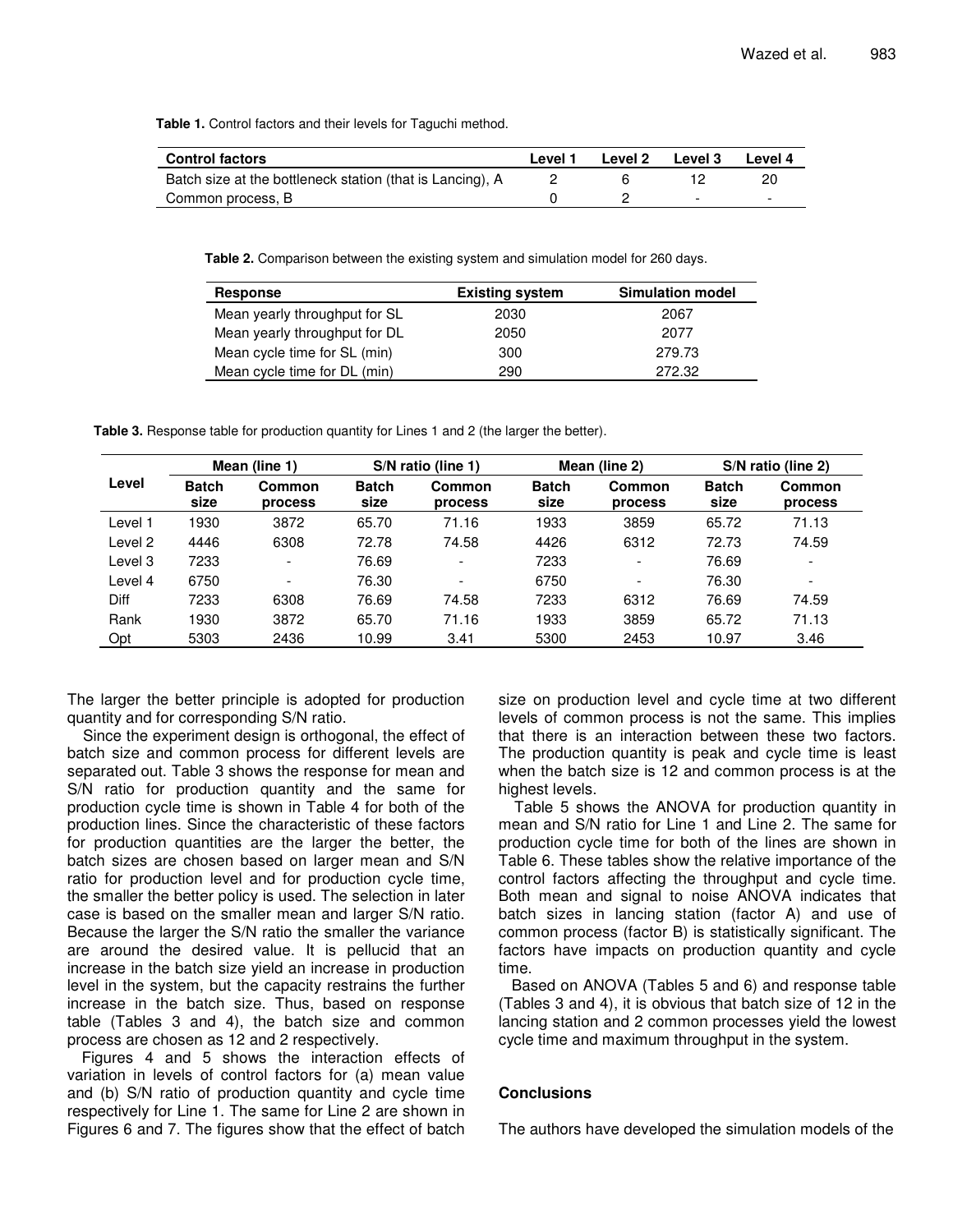|         |                      | Mean (line 1)            | S/N ratio (line 1)   |                          |                      | Mean (line 2)            | S/N ratio (line 2)   |                          |
|---------|----------------------|--------------------------|----------------------|--------------------------|----------------------|--------------------------|----------------------|--------------------------|
| Level   | <b>Batch</b><br>size | <b>Common</b><br>process | <b>Batch</b><br>size | <b>Common</b><br>process | <b>Batch</b><br>size | Common<br>process        | <b>Batch</b><br>size | Common<br>process        |
| Level 1 | 277.80               | 283.70                   | $-48.88$             | $-49.06$                 | 282.40               | 287.80                   | $-49.02$             | -49.18                   |
| Level 2 | 194.30               | 123.10                   | $-44.78$             | $-39.56$                 | 196.20               | 123.70                   | $-44.85$             | -39.58                   |
| Level 3 | 165.90               | $\overline{\phantom{a}}$ | $-41.14$             | $\overline{\phantom{a}}$ | 167.40               | $\overline{\phantom{0}}$ | $-41.18$             | $\overline{\phantom{0}}$ |
| Level 4 | 175.60               | $\overline{\phantom{a}}$ | $-42.42$             | $\overline{\phantom{a}}$ | 176.90               | $\overline{\phantom{0}}$ | $-42.47$             | $\overline{\phantom{0}}$ |
| Diff    | 277.80               | 203.66                   | $-41.14$             | $-39.56$                 | 282.40               | 210.59                   | $-41.18$             | $-39.58$                 |
| Rank    | 165.90               | 123.13                   | $-48.88$             | $-49.06$                 | 167.40               | 123.69                   | $-49.02$             | $-49.18$                 |
| Opt     | 111.90               | 160.50                   | 7.73                 | 9.50                     | 115.00               | 164.10                   | 7.84                 | 9.61                     |

**Table 4.** Response table for production cycle time for Lines 1 and 2 (the smaller the better).



**Figure 4.** Interaction plot for (a) mean value and (b) S/N ratio of production level for Line 1.



**Figure 5.** Interaction plot for (a) mean value and (b) S/N ratio of production cycle time for Line 1.

production line of a Malaysian company producing various bicycle wheels under the machine breakdown and quality uncertainties. The models have been run for a reasonable warm-up period. The necessary data and information has been collected from the floor and face-toface conversations. The data and models have been verified and validated. Intensive investigations have been carried out. From the experiences of the analysis and from the outcomes of the models, the authors would like to conclude that:

The developed simulation models for the production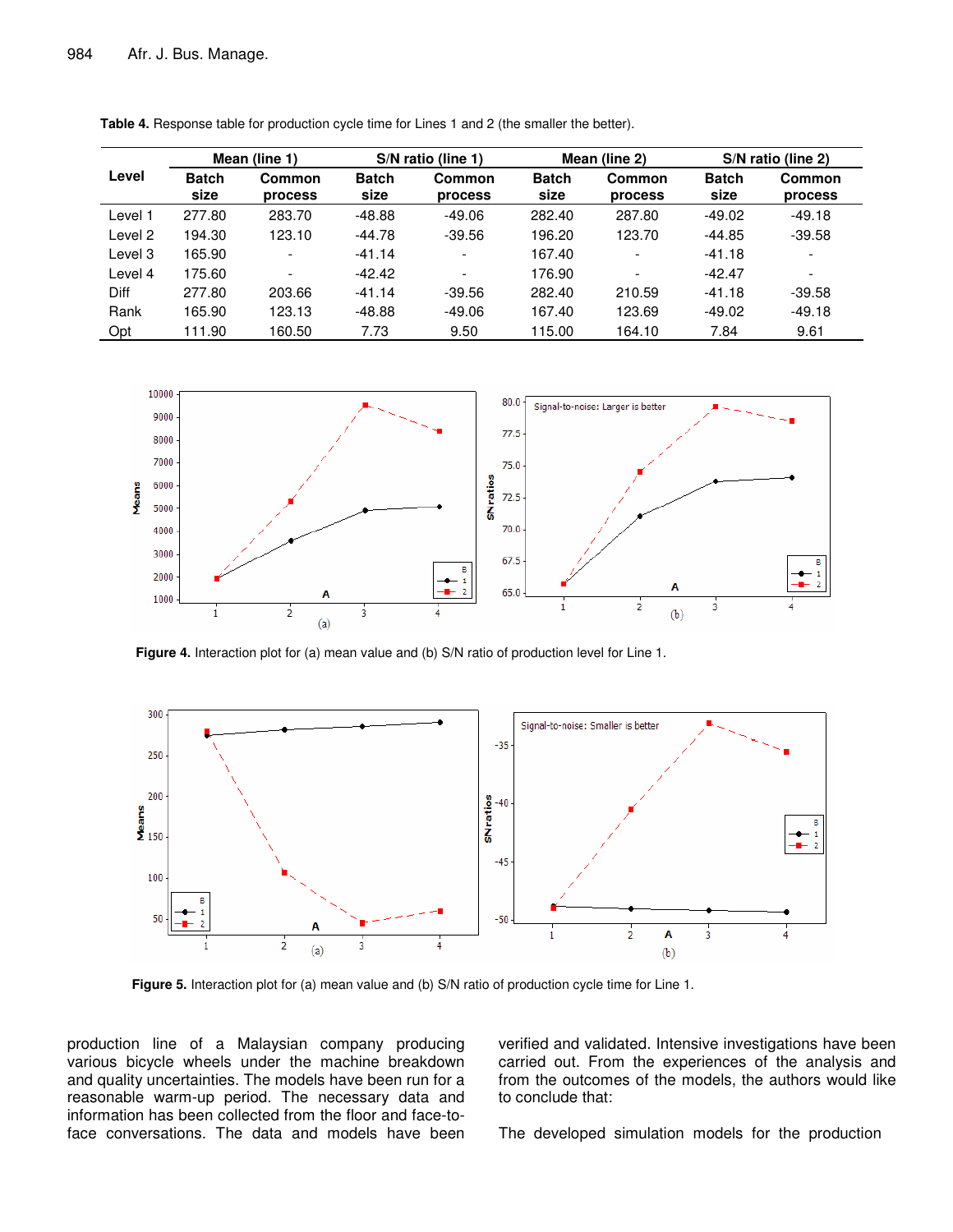

**Figure 6.** Interaction plot for (a) mean value and (b) S/N ratio of production level for Line 2.



**Figure 7.** Interaction plot for (a) mean value and (b) S/N ratio of production cycle time for Line 2.

| <b>Source</b>                                                                                      |    |           | Mean value (line 1) |         |                                                 |         |                    | S/N ratio (line 1) |       |  |
|----------------------------------------------------------------------------------------------------|----|-----------|---------------------|---------|-------------------------------------------------|---------|--------------------|--------------------|-------|--|
|                                                                                                    | DF | SS        | ΜS                  | F       | P                                               | SS      | MS                 | F                  | P     |  |
| A                                                                                                  | 3  | 12341766  | 4113922             | 108.518 | 0.001                                           | 306.887 | 102.296            | 68.32              | 0.003 |  |
| B                                                                                                  |    | 389207    | 389207              | 10.2666 | 0.048                                           | 8.967   | 8.967              | 5.99               | 0.039 |  |
| Error                                                                                              | 3  | 113730    | 37910               |         |                                                 | 4.492   | 1.497              |                    |       |  |
| Total                                                                                              | 7  | 128444703 |                     |         |                                                 | 320.346 |                    |                    |       |  |
| $S = 615.7$ ; R-Sq = 99.09%; R-Sq(adj) = 97.88%                                                    |    |           |                     |         | $S = 1.224$ ; R-Sq = 98.56%; R-Sq(adj) = 96.65% |         |                    |                    |       |  |
|                                                                                                    |    |           |                     |         |                                                 |         |                    |                    |       |  |
|                                                                                                    |    |           | Mean value (line 2) |         |                                                 |         | S/N ratio (line 2) |                    |       |  |
| A                                                                                                  | 3  | 12423798  | 4141266             | 103.142 | 0.002                                           | 307.354 | 102.451            | 64.23              | 0.003 |  |
| B                                                                                                  |    | 434519    | 434519              | 10.8221 | 0.037                                           | 6.45975 | 6.45975            | 4.05               | 0.038 |  |
| Error                                                                                              | 3  | 120453    | 40151               |         |                                                 | 4.786   | 1.595              |                    |       |  |
| Total                                                                                              | 7  | 12978770  |                     |         |                                                 | 318.6   |                    |                    |       |  |
| $S = 633.7$ ; R-Sq = 99.04%; R-Sq(adj) = 97.77%<br>$S = 1.263$ ; R-Sq = 98.48%; R-Sq(adj) = 96.44% |    |           |                     |         |                                                 |         |                    |                    |       |  |

**Table 5.** ANOVA for Mean value and S/N ratio of production quantity of Lines 1 and 2.

system of the company under consideration are verified and validated with the historical data and by face validity. The comparison shows that simulated deliveries are acceptable for further investigations.

Since the lancing stations process a batch of parts at a time and they are bottleneck of the system, the authors have analyzed (varying the batch size and making the processes common) for detail investigations. Based on